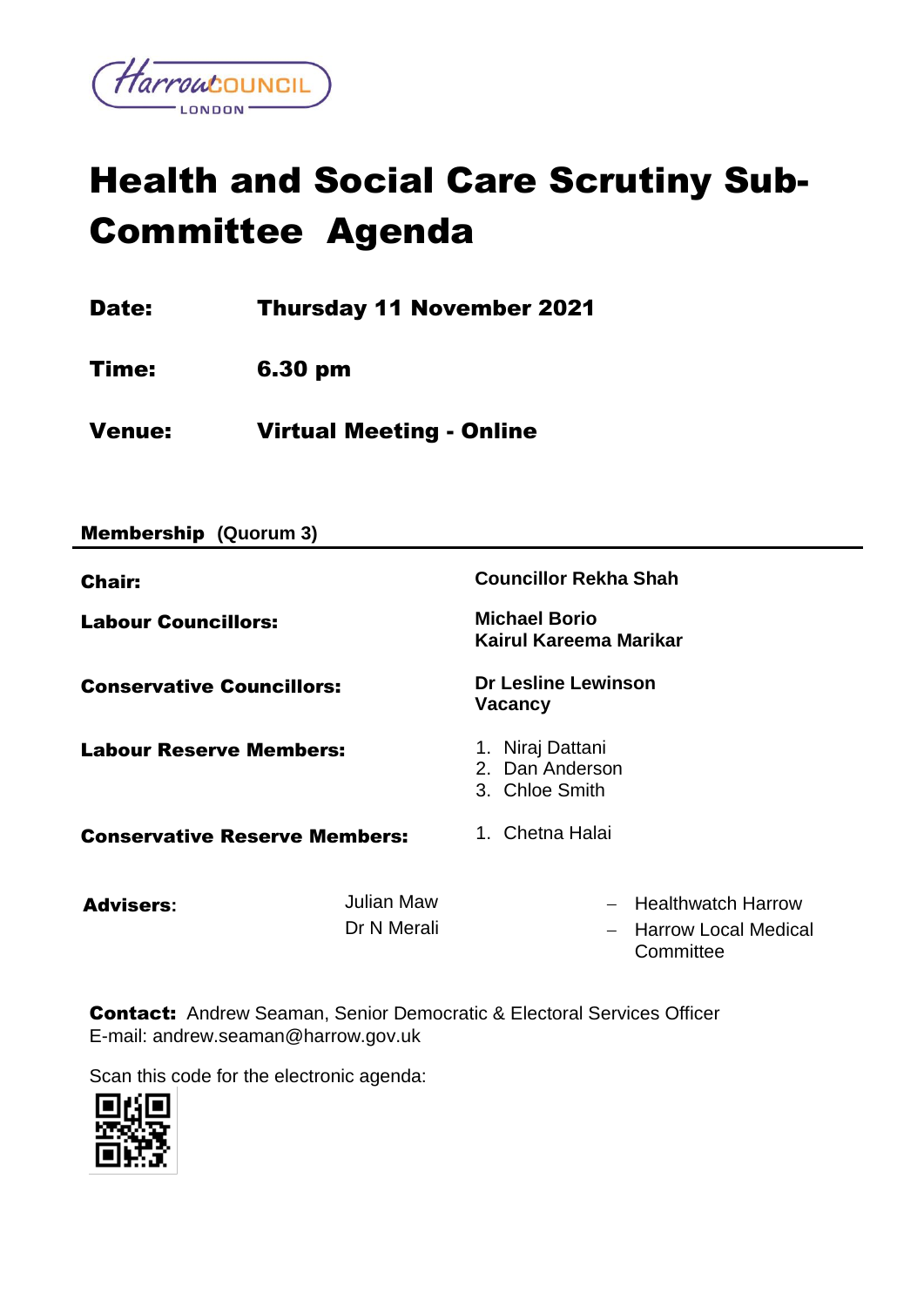## Useful Information

## **Meeting details**

This meeting is open to the press and public and can be viewed on [www.harrow.gov.uk/virtualmeeting](http://www.harrow.gov.uk/virtualmeeting)

### **Filming / recording of meetings**

Please note that proceedings at this meeting may be recorded or filmed. If you choose to attend, you will be deemed to have consented to being recorded and/or filmed.

The recording will be made available on the Council website following the meeting.

**Agenda publication date: Wednesday 3 November 2021**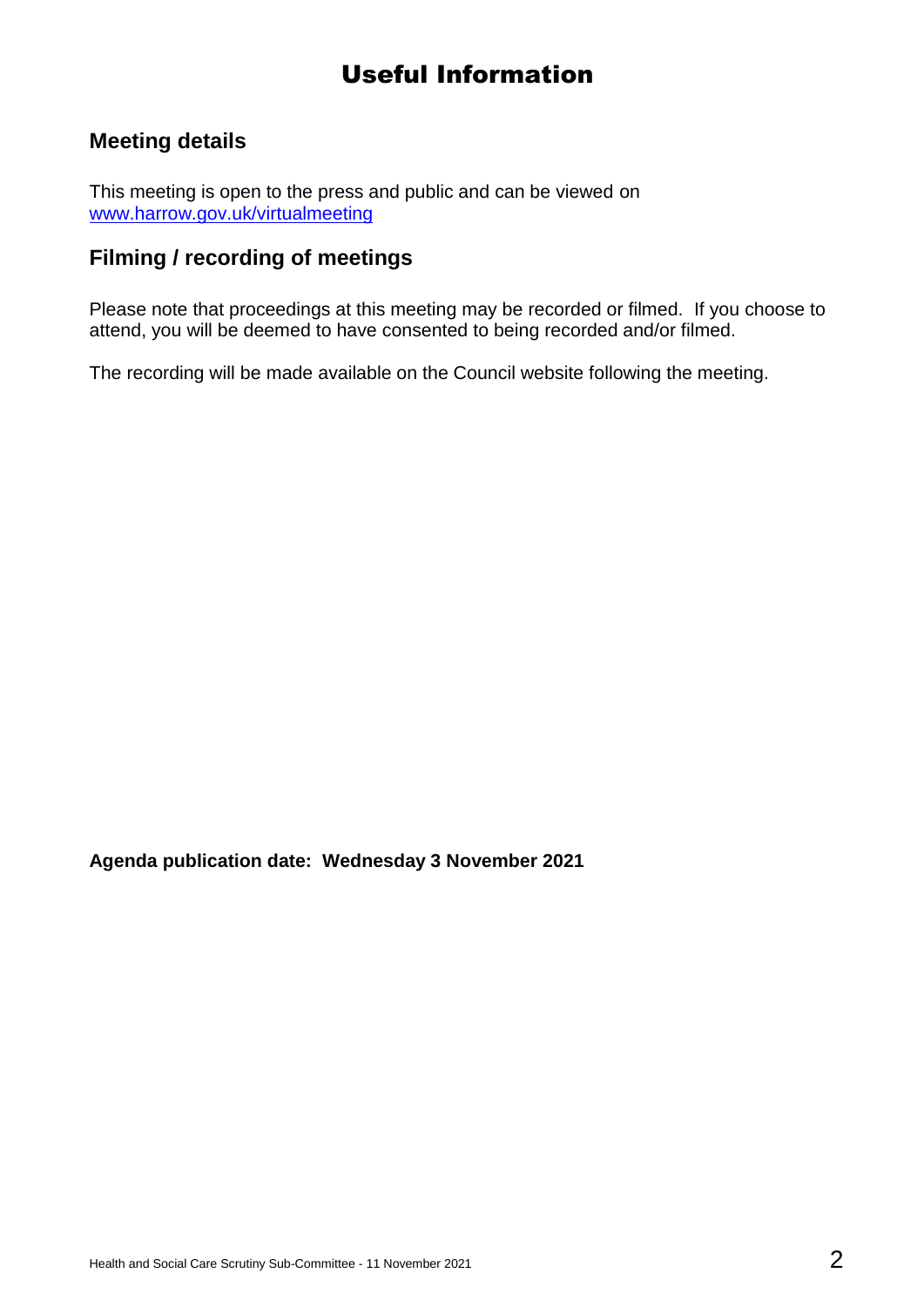# **Agenda - Part I**

#### 1. **Minute Silence**

#### 2. **Membership**

In accordance with Council Procedure Rule 1.5, the Conservative Group have given notice that Councillor Hitesh Karia be appointed to the vacancy on the Scrutiny Sub-Committee (with effect 9 November 2021).

#### 3. **Attendance by Reserve Members**

To note the attendance at this meeting of any duly appointed Reserve Members.

Reserve Members may attend meetings:-

- (i) to take the place of an ordinary Member for whom they are a reserve;
- (ii) where the ordinary Member will be absent for the whole of the meeting; and
- (iii) the meeting notes at the start of the meeting at the item 'Reserves' that the Reserve Member is or will be attending as a reserve;
- (iv) if a Reserve Member whose intention to attend has been noted arrives after the commencement of the meeting, then that Reserve Member can only act as a Member from the start of the next item of business on the agenda after his/her arrival.

#### 4. **Declarations of Interest**

To receive declarations of disclosable pecuniary or non pecuniary interests, arising from business to be transacted at this meeting, from:

- (a) all Members of the Sub-Committee;
- (b) all other Members present.

#### 5. **Minutes** (Pages 5 - 14)

That the minutes of the meeting held on 22 June 2021 be taken as read and signed as a correct record.

#### 6. **Appointment of Vice-Chair**

To appoint a Vice-Chair of the Sub-Committee for the remainder of the 2021/2022 Municipal Year.

#### 7. **Public Questions \***

To receive any public questions received in accordance with Committee Procedure Rule 17 (Part 4B of the Constitution).

Questions will be asked in the order in which they were received. There will be a time limit of 15 minutes for the asking and answering of public questions.

**[The deadline for receipt of public questions is 3.00 pm, 8 November 2021. Questions should be sent to [publicquestions@harrow.gov.uk](mailto:publicquestions@harrow.gov.uk)** 

#### **No person may submit more than one question].**

#### 8. **Petitions**

To receive petitions (if any) submitted by members of the public/Councillors under the provisions of Committee Procedure Rule 15 (Part 4B of the Constitution).